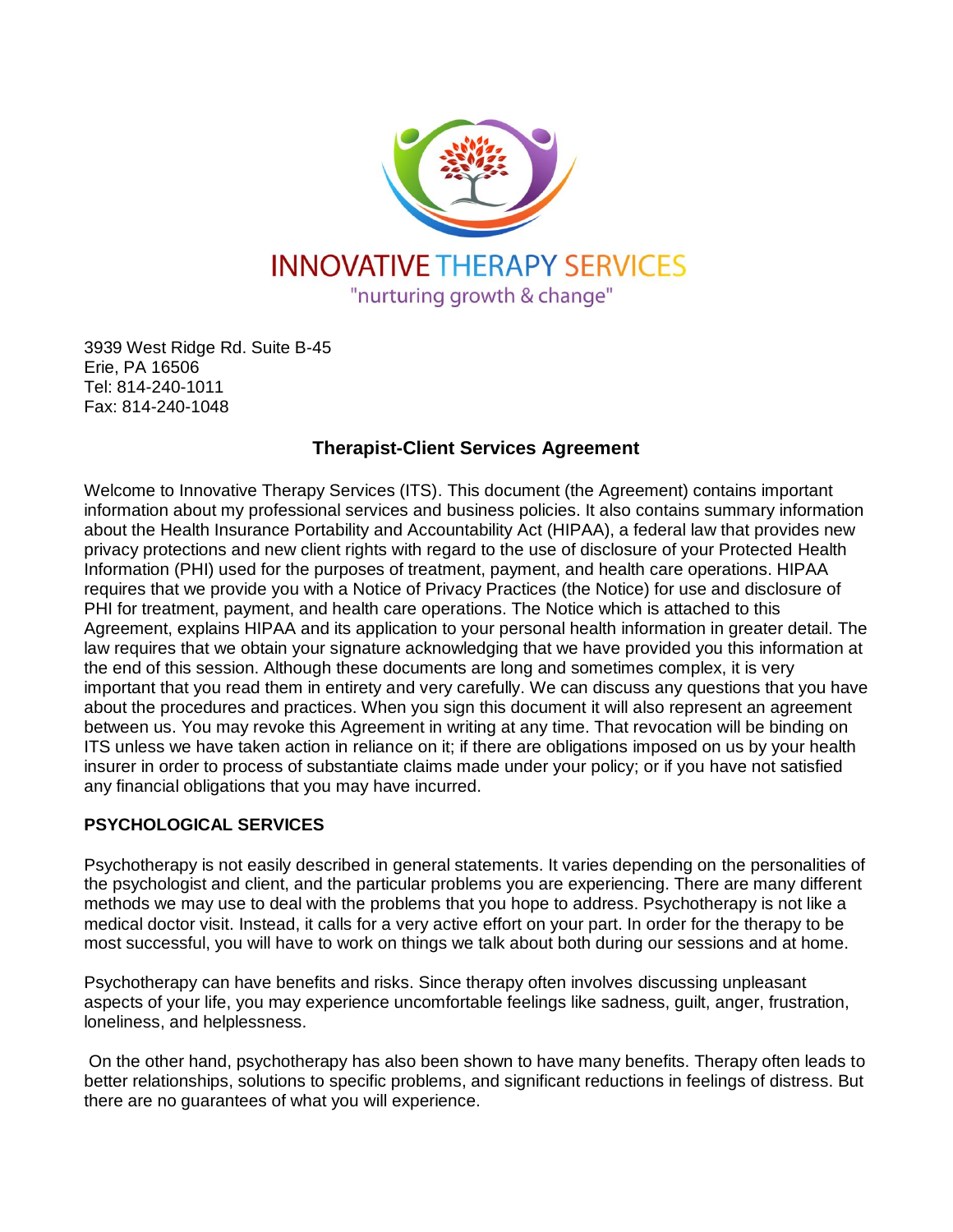Our first few sessions will involve an evaluation of your needs. By the end of the evaluation, we will be able to offer you some first impressions of what our work will include and a treatment plan to follow, if you decide to continue with therapy. You should evaluate this information along with your own opinions of whether you feel comfortable working with us. Therapy involves a large commitment of time, money, and energy, so you should be very careful about the therapist you select. If you have questions about my procedures, we should discuss them whenever they arise. If your doubts persist, we will be happy to help you set up a meeting with another mental health professional for a second opinion. In addition psychology training, ITS therapists have extensive training and experience with spiritual issues. We are quite comfortable discussing and assisting you with any of concerns of a religious nature as well. It may be beneficial/necessary to consult your pastor/minister/priest for further assistance.

### **MEETINGS**

We normally conduct an evaluation that will last from 2 to 3 sessions. During this time, we can decide if the therapist you are meeting with is the best person to provide the services you need in order to meet your treatment goals. If psychotherapy is begun, you will usually be scheduled for one 50-minute session (one appointment hour of 50 minutes duration) per week at a time we agree on, although some sessions may be longer or more frequent.

**Once an appointment hour is scheduled, you will be expected to pay for it unless you provide 24 hours (1 business day) advance notice of cancellation [unless it is agreed upon by your ITS therapist and yourself that you were unable to attend due to circumstances beyond your control]. It is important to note that insurance companies do not provide reimbursement for cancelled sessions.** (If it is possible, we will try to find another time to reschedule the appointment.)

#### **PROFESSIONAL FEES**

See payment information on website.

## **CONTACTING US**

Due to varying schedules, your therapist may often not be immediately available by telephone. When unavailable, our telephone is answered by an answering service, with the direct extension of your therapist indicated. Please leave a detailed message and your therapist will make every effort to return your call on the same day you make it, with the exception of weekends and holidays. If you are difficult to reach, please inform us of some times when you will be available. If you are unable to reach someone and feel that you can't wait for a return call, contact your family physician or the nearest emergency room and ask for the psychologist or psychiatrist on call. In addition, Crisis Services is available 24 hours per day to immediately address your needs. Crisis Services can be reached at 814/456-2014. If your therapist will be unavailable for an extended time, you will be provided with the name of a colleague to contact, if necessary.

#### **LIMITS ON CONFIDENTIALITY**

The law protects the privacy of all communications between a client and a therapist. In most situations, we can only release information about your treatment to others if you sign a written Authorization form that meets certain legal requirements imposed by HIPAA. There are other situations that require only that you provide written, advance consent. Your signature on this Agreement provides consent for those activities, as follows: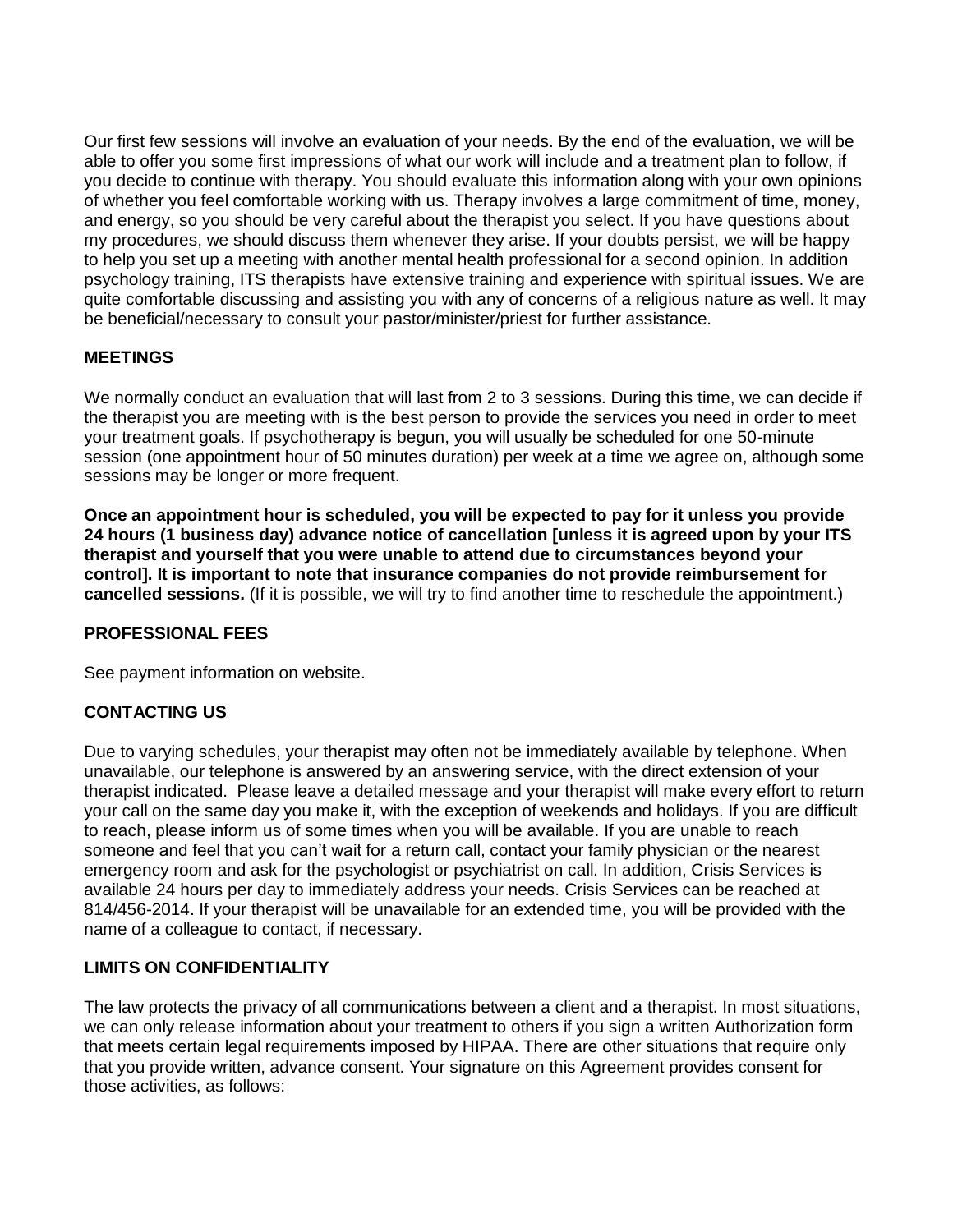$\Box$  Your therapist may occasionally find it helpful to consult other health and mental health professionals about a case. During a consultation, we make every effort to avoid revealing the identity of the client. The other professionals are also legally bound to keep the information confidential. If you don't object, you will not be told about these consultations unless your therapist feels that it is important for your work together. All consultations will be noted in your Clinical Record (which is called "PHI" in my Notice of Psychologist's Policies and Practices to Protect the Privacy of Your Health Information).

 $\Box$  Innovative Therapy Services is a Limited Liability Corporation formed as a partnership between Jolene Franz, LPC and Shana Bennett, LCSW. Payments will be made to Innovative Therapy Services and any therapists working in this practice may be consulted on a confidential basis for case management purposes.

 $\Box$  You should be aware that since the practice contains other mental health professionals and administrative staff such as billing personal, in most cases, your protected information will need to be shared with these individuals for both clinical and administrative purposes, such as scheduling, billing and quality assurance. All of the mental health professionals are bound by the same rules of confidentiality. All staff members have been given training about protecting your privacy and have agreed not to release any information outside of the practice without the permission of a professional staff member.

 $\Box$  There may also be contracts with business outside of this office (i.e. such as billing and collection services). As required by HIPAA, we will have a formal business associate contract with this/these business (es), in which it/they promise to maintain the confidentiality of this data except as specifically allowed in the contract or otherwise required by law. If you wish, we can provide you with the names of these organizations and/or a blank copy of this contract.

D Disclosures required by health insurers or to collect overdue fees are discussed elsewhere in this Agreement.

 $\Box$  If a client seriously threatens to harm himself/herself, your therapist may be obligated to seek hospitalization for him/her, or to contact family members or others who can help provide protection.

There are some situations where we are permitted or required to disclose information without either your consent or Authorization:

 $\Box$  If you are involved in a court proceeding and a request is made for information concerning the professional services you were provided with, such information is protected by the psychologistclient privilege law. No information can be provided without your written authorization, or a court order. If you are involved in or contemplating litigation, you should consult with your attorney to determine whether a court would be likely to order your therapist to disclose

 $\Box$  If a government agency is requesting the information for health oversight activities, we may be required to provide it for them.

 $\Box$  If a client files a complaint or lawsuit against ITS, we may disclose relevant information regarding that client in order to defend ourselves.

 $\Box$  If we are treating a client who files a worker's compensation claim, we may, upon appropriate request, be required to provide otherwise confidential information to your employer.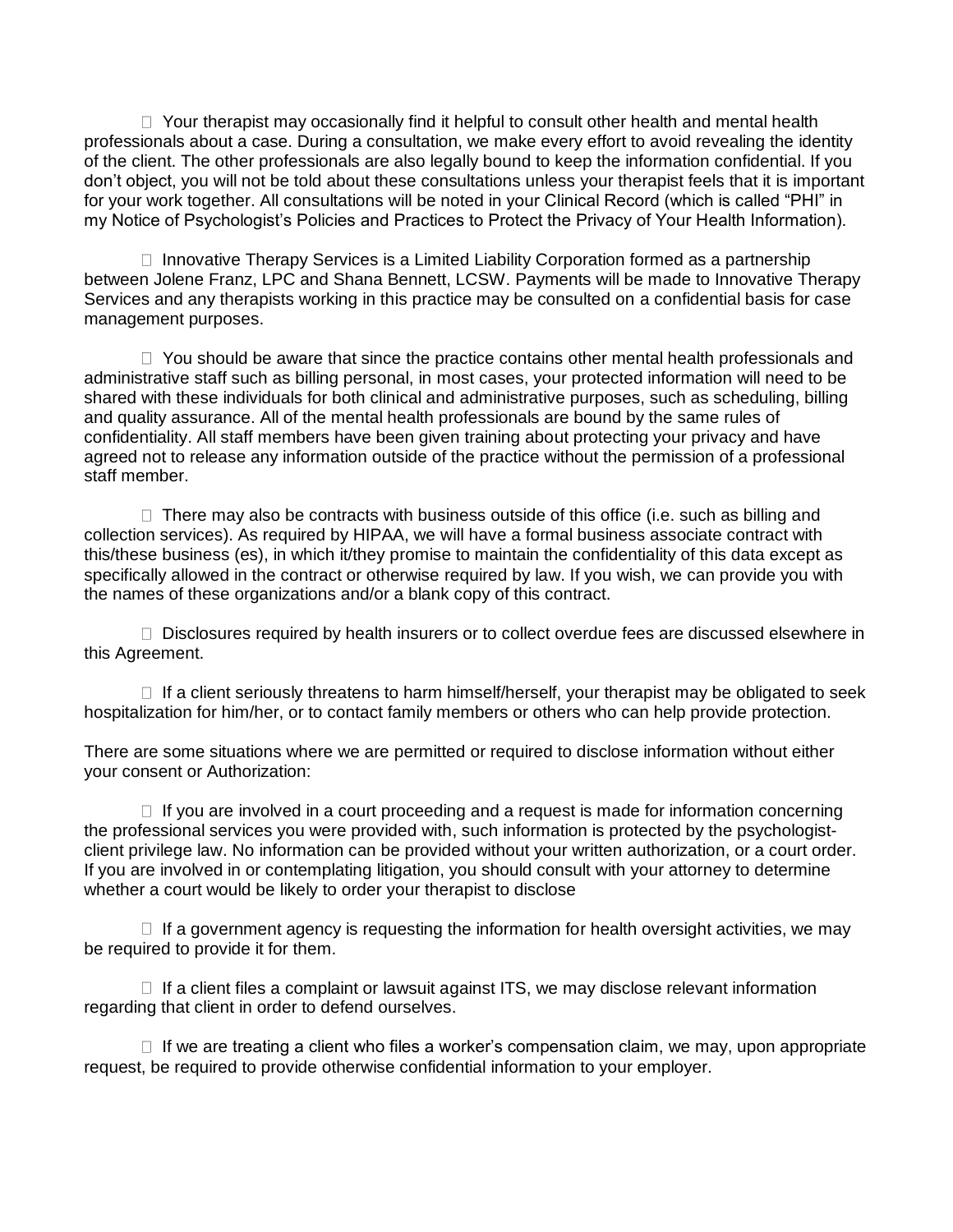There are some situations in which we are legally obligated to take actions, which we believe are necessary to attempt to protect others from harm and we may have to reveal some information about a client's treatment. These situations are unusual in our practice.

 $\Box$  If the therapist has reason to believe that a child who they are evaluating or treating is an abused child, the law requires that they file a report with the appropriate government agency, usually the Department of Public Welfare. Once such a report is filed, the therapist may be required to provide additional information.

 $\Box$  If the therapist has reason to believe that an elderly person or other adult is in need of protective services (regarding abuse, neglect, exploitation or abandonment), the law allows us to report this to appropriate authorities, usually the Department of Aging, in the case of an elderly person. Once such a report is filed, we may be required to provide additional information.

 $\Box$  If the therapist believes that a client presents a specific and immediate threat of serious bodily injury regarding a specifically identified or a reasonably identifiable victim and he/she is likely to carry out the threat or intent, they may required to take protective actions, such as warning the potential victim, contacting the police, or initiating proceedings for hospitalization

If such a situation arises, ITS makes every effort to fully discuss it with you before taking any action and will limit disclosure to what is necessary.

While this written summary of exceptions to confidentiality should prove helpful in informing you about potential problems, it is important that you discuss any questions or concerns that you may have now or in the future with your therapist. The laws governing confidentiality can be quite complex, and we are not attorneys. In situations where specific advice is required, formal legal advice may be needed.

#### **PROFESSIONAL RECORDS**

You should be aware that, pursuant to HIPAA, Innovative Therapy Services (ITS) keep Protected Health Information about you in two sets of professional records. One set constitutes your Clinical Record. It includes information about your reasons for seeking therapy, a description of the ways in which your problem impacts on your life, your diagnosis, the goals that we set for treatment, your progress towards those goals, your medical and social history, your treatment history, any past treatment records received from other providers, reports of any professional consultations, your billing records, and any reports that have been sent to anyone, including reports to your insurance carrier. Except in unusual circumstances that involve danger to yourself and others or where information has been supplied to me by others confidentially, or the record makes reference to another person (unless such other person is a health care provider) and we believe that access is reasonably likely to cause substantial harm to such other person, you may examine and/or receive a copy of your Clinical Record if you request it in writing. Because these are professional records, they can be misinterpreted and/or upsetting to untrained readers. For this reason, we recommend that you initially review them in the presence of your therapist, or have them forwarded to another mental health professional so you can discuss the contents. In most circumstances, we are allowed to charge a copying fee and for certain other expenses. The exceptions to this policy are contained in the attached Notice Form. If your request is refused, you have a right of review (except for information supplied to ITS confidentially by others) which will be discussed with you upon request.

In addition, each therapist keeps a set of Psychotherapy Notes. These Notes are for their own use and are designed to assist your therapist in providing you with the best treatment. While the contents of Psychotherapy Notes vary from client to client, they can include the contents of conversations, your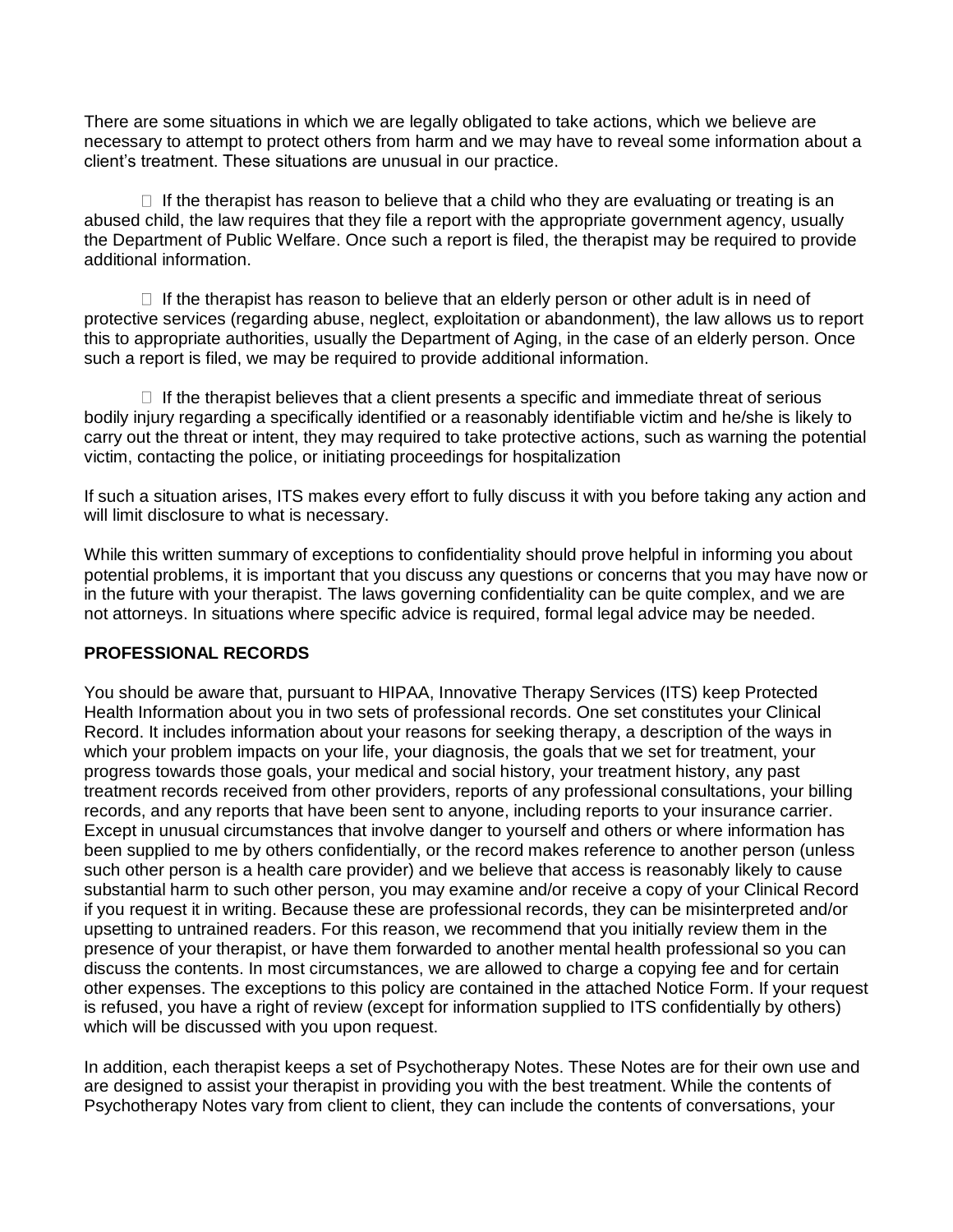therapist's analysis of those conversations, and how they impact on your therapy. They also contain particularly sensitive information that you may reveal in session that is not required to be included in your Clinical Record. These Psychotherapy Notes are kept separate from your Clinical Record. Your Psychotherapy Notes are not available to you and cannot be sent to anyone else, including insurance companies without your written, signed Authorization. Insurance companies cannot require your authorization as a condition of coverage nor penalize you in any way for your refusal to provide it.

# **CLIENT RIGHTS**

HIPAA provides you with several new or expanded rights with regard to your Clinical Record and disclosures of protected health information. These rights include requesting that ITS amend your record; requesting restrictions on what information from your Clinical Record is disclosed to others; requesting an accounting of most disclosures of protected health information that you have neither consented to nor authorized; determining the location to which protected information disclosures are sent; having any complaints you make about policies and procedures recorded in your records; and the right to a paper copy of this Agreement, the attached Notice form, and my privacy policies and procedures. Your therapist will be happy to discuss any of these rights with you.

### **MINORS & PARENTS**

Clients under 18 years of age who are not emancipated and their parents should be aware that the law may allow parents to examine their child's treatment records. Because privacy in psychotherapy is often crucial to successful progress, particularly with teenagers, it is sometimes ITS policy to request an agreement from parents that they consent to give up their access to their child's records. If they agree, during treatment, parents will then be provided only with general information about the progress of the child's treatment, and his/her attendance at scheduled sessions. Parents will also be provided with a summary of their child's treatment when it is complete. Any other communication will require the child's Authorization, unless the therapist feels that the child is in danger or is a danger to someone else, in which case, parents will be notified of the concern. Before giving parents any information, the matter will be discussed with the child, if possible, and the therapist will do their best to handle any objections he/she may have.

#### **BILLING AND PAYMENTS**

You will be expected to pay for each session at the time it is held, unless we agree otherwise or unless you have insurance coverage that requires another arrangement. Payment schedules for other professional services will be agreed to when they are requested. If ITS is required to invoice you on a monthly basis as a result of an outstanding balance, a \$25.00 fee will be late fee will be assessed. Payment plans will be negotiated in rare cases and will each be assessed a \$25.00 monthly processing fee. If the identified client is a minor with the primary payer residing at a different address and is requesting to be invoiced for all co-payments, a written agreement will be created with the financially responsible party. As previously stated, any outstanding balance at the end of the month (regardless if a written agreement is present) will be assessed a \$25.00 late payment fee.

If your account has not been paid for more than 60 days and arrangements for payment have not been agreed upon, ITS has the option of using legal means to secure the payment. This may involve hiring a collection agency or going through small claims court which will require ITS to disclose otherwise confidential information. In most collection situations, the only information released regarding:

A client's treatment is his/her name, the nature of services provided, and the amount due. (If such legal action is necessary, its costs will be included in the claim.)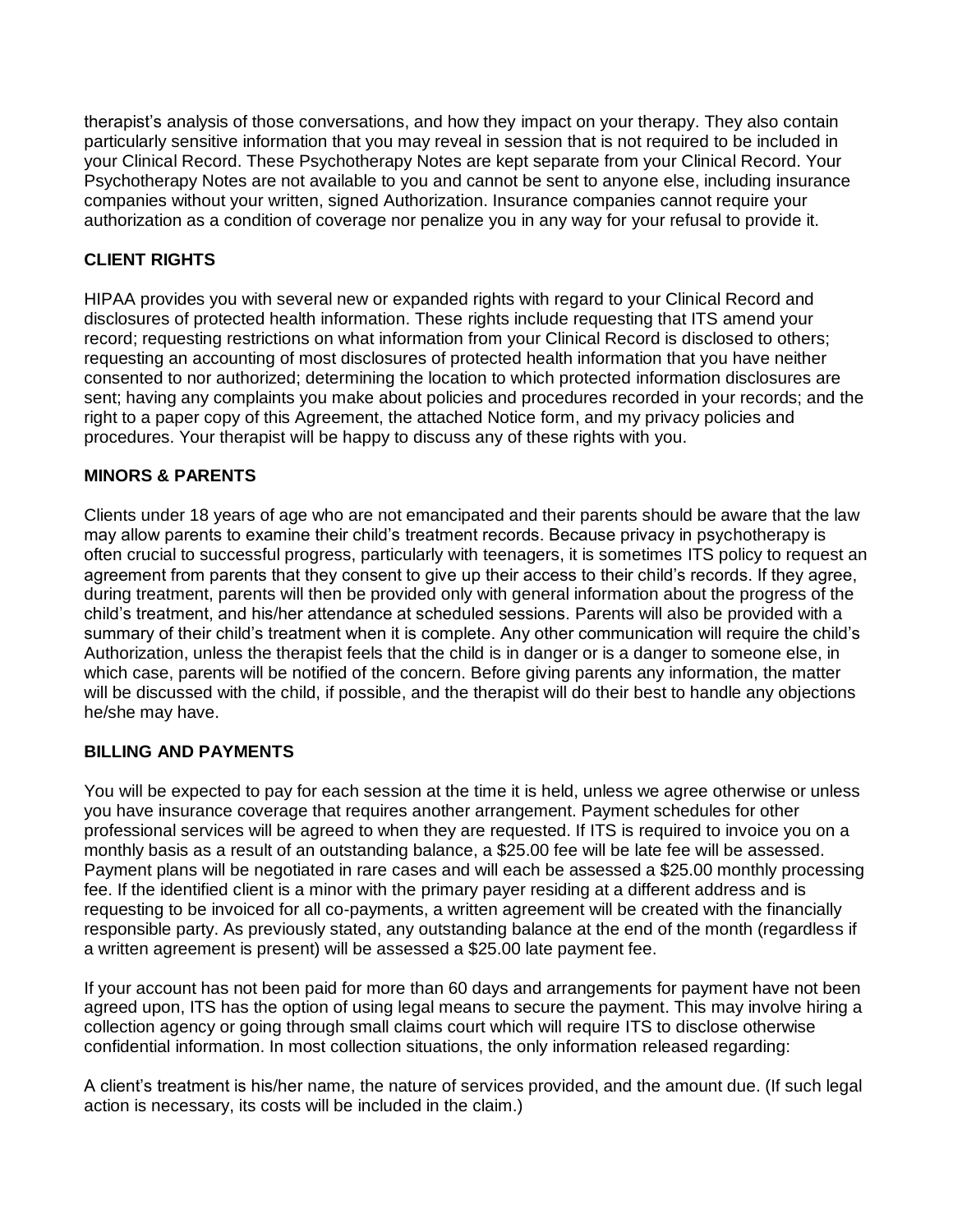#### **INSURANCE REIMBURSEMENT**

In order for us to set realistic treatment goals and priorities, it is important to evaluate what resources you have available to pay for your treatment. If you have a health insurance policy, it will usually provide some coverage for mental health treatment. Your ITS therapist will fill out forms and provide you with whatever assistance they can in helping you receive the benefits to which you are entitled; however, you (not your insurance company) are responsible for full payment of fees. It is very important that you find out exactly what mental health services your insurance policy covers.

You should carefully read the section in your insurance coverage booklet that describes mental health services. If you have questions about the coverage, call your plan administrator. Of course, your therapist will provide you with whatever information they can based on their experience and will be happy to help you in understanding the information you receive from your insurance company. If it is necessary to clear confusion, ITS will be willing to call the company on your behalf.

Due to the rising costs of health care, insurance benefits have increasingly become more complex. It is sometimes difficult to determine exactly how much mental health coverage is available. "Managed Health Care" plans such as HMOs and PPOs often require authorization before they provide reimbursement for mental health services. These plans are often limited to short-term treatment approaches designed to work out specific problems that interfere with a person's usual level of functioning. It may be necessary to seek approval for more therapy after a certain number of sessions. While much can be accomplished in short-term therapy, some clients feel that they need more services after insurance benefits end. (Some managed-care plans will not allow ITS to provide services to you once your benefits end. If this is the case, we will do our best to find another provider who will help you continue your psychotherapy.)

You should also be aware that your contract with your health insurance company requires that ITS provide them with information relevant to the services that are provided to you. We are required to provide a clinical diagnosis. Sometimes, we are required to provide additional clinical information such as treatment plans or summaries, or copies of your entire Clinical Record. In such situations, we make every effort to release only the minimum information about you that is necessary for the purpose requested. This information will become part of the insurance company files and will probably be stored in a computer. Though all insurance companies claim to keep such information confidential, we have no control over what they do with it once it is in their hands. In some cases, they may share the information with a national medical information databank. ITS will provide you with a copy of any report submitted, if you request it. By signing this Agreement, you agree that Innovative Therapy Services can provide requested information to your carrier.

Once we have all of the information about your insurance coverage, we will discuss what we can expect to accomplish with the benefits that are available and what will happen if they run out before you feel ready to end your sessions. It is important to remember that you always have the right to pay for services yourself to avoid the problems described above (unless prohibited by contract).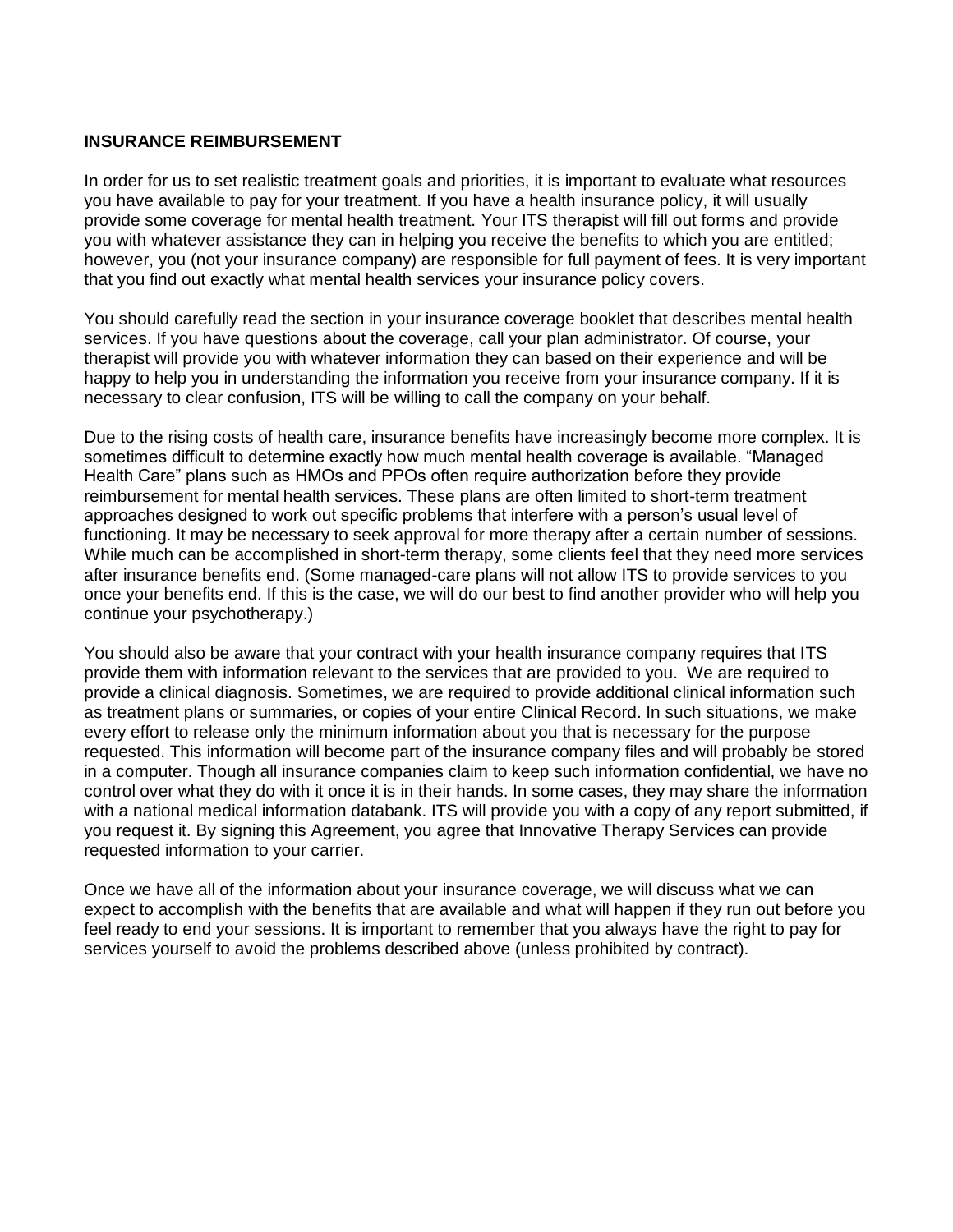#### **YOUR SIGNATURE BELOW INDICATES THAT YOU HAVE READ THIS AGREEMENT AND AGREE TO ITS TERMS AND ALSO SERVES AS AN ACKNOWLEDGEMENT THAT YOU HAVE RECEIVED THE HIPAA NOTICE FORM DESCRIBED ABOVE.**

| <b>Client Name:</b> |  |
|---------------------|--|
|                     |  |
| Signature:          |  |
|                     |  |
|                     |  |
| Parent Name:        |  |
|                     |  |
| Signature:          |  |
|                     |  |
|                     |  |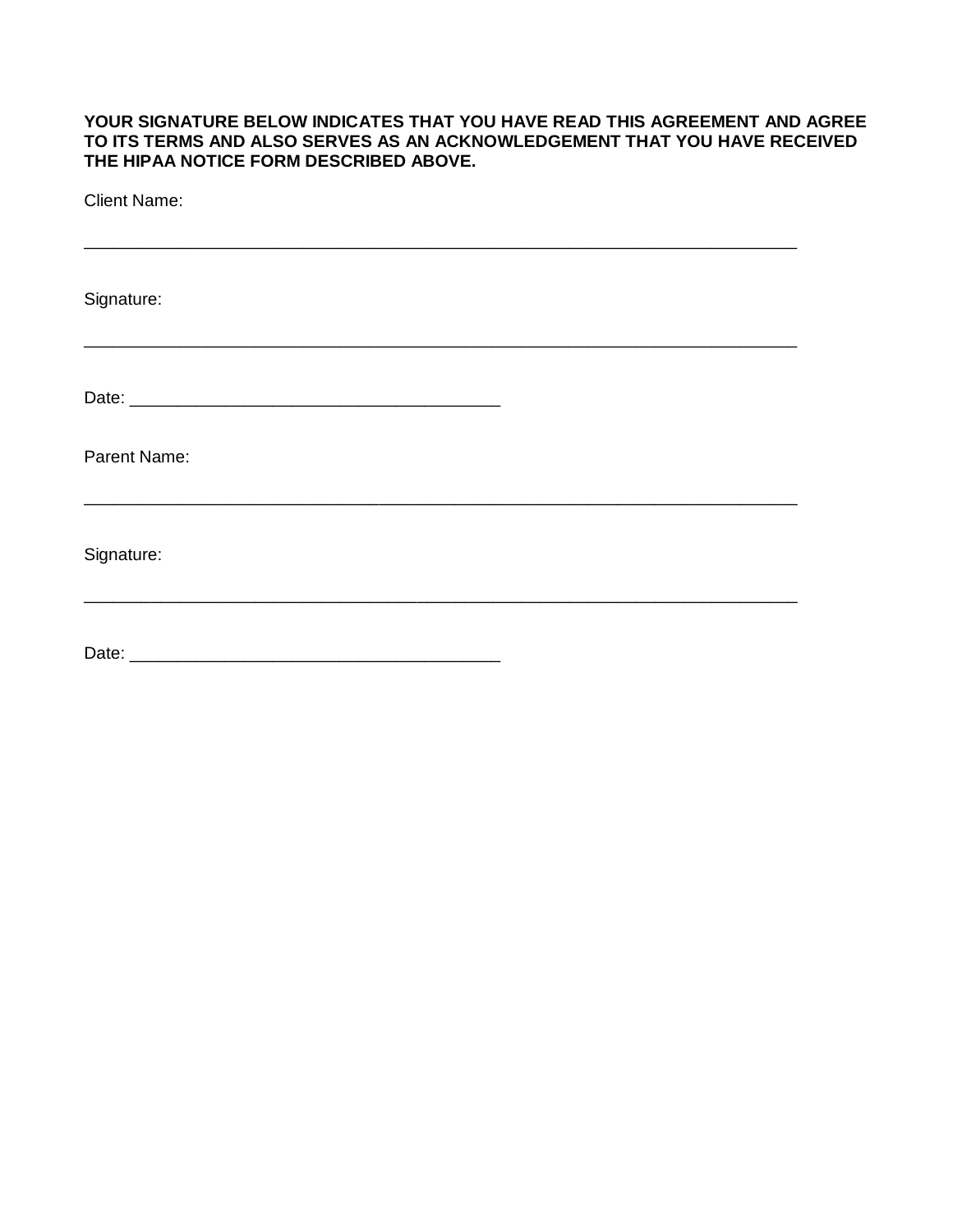

3939 West Ridge Rd. Suite B-45 Erie, PA 16506 Tel: 814-240-1011 Fax: 814-240-1048

# **Client Information Form:**

In order to accurately submit claims for services to your insurance company it is essential that you present a current insurance identification card and the client information form must be filled out completely and accurately. Any omission of necessary information will result in your being responsible for the charges for services you receive.

In addition, you are solely responsible for notifying the office PRIOR to your scheduled appointment with any changes in your insurance coverage and/or will be responsible for immediate payment on any service that is denied or not covered by your insurance company including, but not limited to all deductibles, co-insurances, and co-payments.

\_\_\_\_\_\_\_\_\_\_\_\_\_\_\_\_\_\_\_\_\_\_\_\_\_\_\_\_\_\_\_\_\_\_\_\_\_\_\_\_\_\_\_\_\_\_\_\_\_\_\_\_\_\_\_\_\_\_\_\_\_\_\_\_\_\_\_\_\_\_\_\_\_\_\_

\_\_\_\_\_\_\_\_\_\_\_\_\_\_\_\_\_\_\_\_\_\_\_\_\_\_\_\_\_\_\_\_\_\_\_\_\_\_\_\_\_\_\_\_\_\_\_\_\_\_\_\_\_\_\_\_\_\_\_\_\_\_\_\_\_\_\_\_\_\_\_\_\_\_\_

I have read and understand the above statement.

Client Signature:

Date: \_\_\_\_\_\_\_\_\_\_\_\_\_\_\_\_\_\_\_\_\_\_\_\_\_\_\_\_\_\_\_\_\_\_\_\_\_\_\_

Parent Signature:

 $Date:$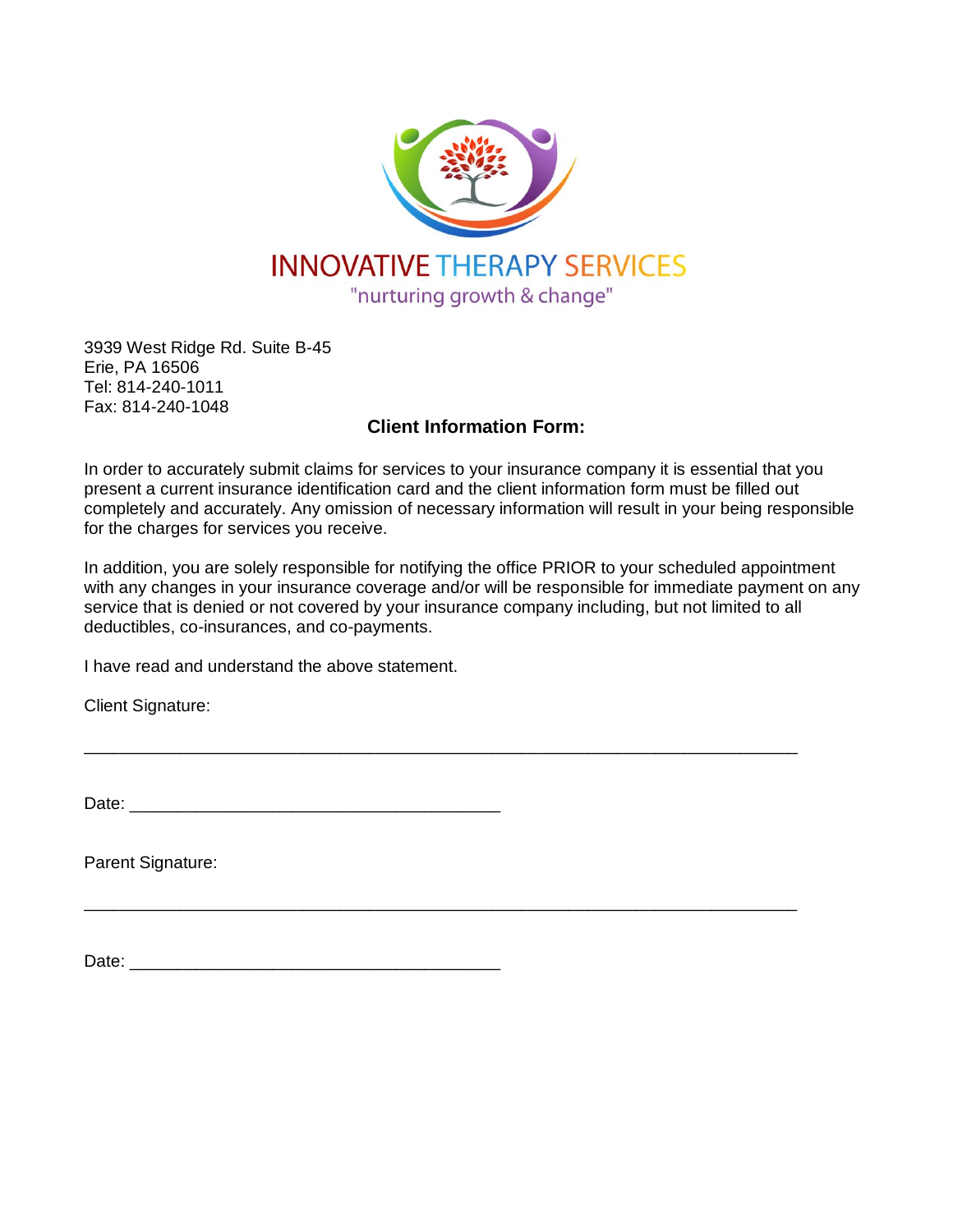# **STANDARD RATES:**

For your information this section lists the fees for the more common services offered. There may be times where other services may be provided (including but not limited to: letters, summaries of treatment and/or legal/court issues) and if necessary I will inform you of the fees for those services at the time of request.

- Initial Evaluation (90791) \$125.00
- Individual Therapy (50 minutes) (90837) \$90.00
- Individual Therapy (40 minutes) (90834) \$75.00
- Family Therapy (90847) \$ 80.00
- Late Cancel/No Show \$90.00
- Monthly Late Fee *(outstanding balances only)* \$ 25.00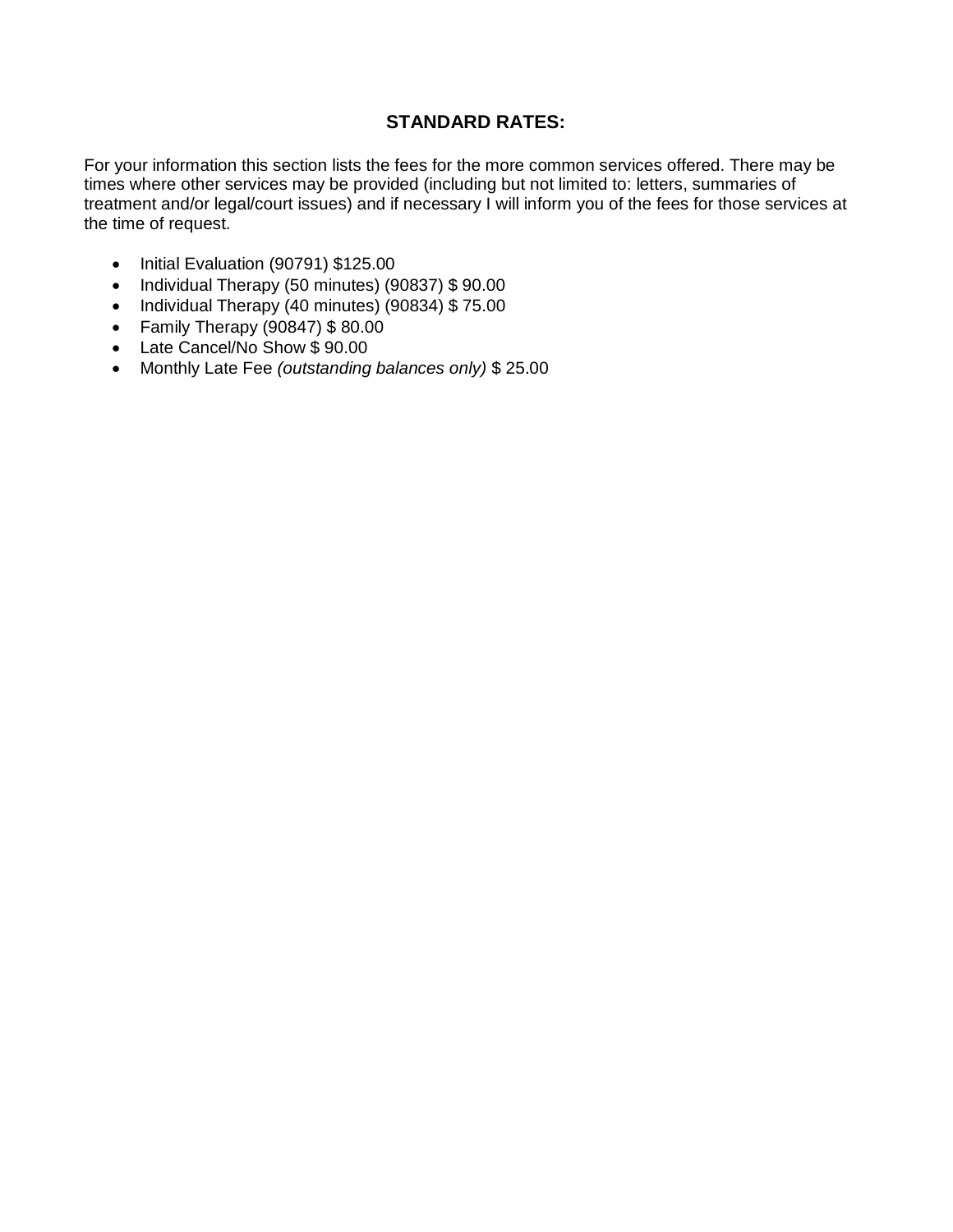

3939 West Ridge Rd. Suite B-45 Erie, PA 16506 Tel: 814-240-1011 Fax: 814-240-1048

**Client Intake Form**

Please provide the following information and answer the questions below. Please note that information you provide here is protected as confidential information. Please fill out this form and bring it to your first session.

| Name:                                                                                                         |  |
|---------------------------------------------------------------------------------------------------------------|--|
| (Last) (First) (Middle Initial)                                                                               |  |
| Client Birth Date: ______ /______ /______ Age: ________ Gender: $\Box$ Male $\Box$ Female                     |  |
| Address:                                                                                                      |  |
| (Street and Number)                                                                                           |  |
| (City) (State) (Zip)                                                                                          |  |
|                                                                                                               |  |
|                                                                                                               |  |
| E-mail: 2008. 2008. 2009. 2009. 2009. 2010. 2010. 2010. 2010. 2010. 2010. 2010. 2010. 2010. 2010. 2010. 2010. |  |
| May we email you? $\Box$ Yes $\Box$ No                                                                        |  |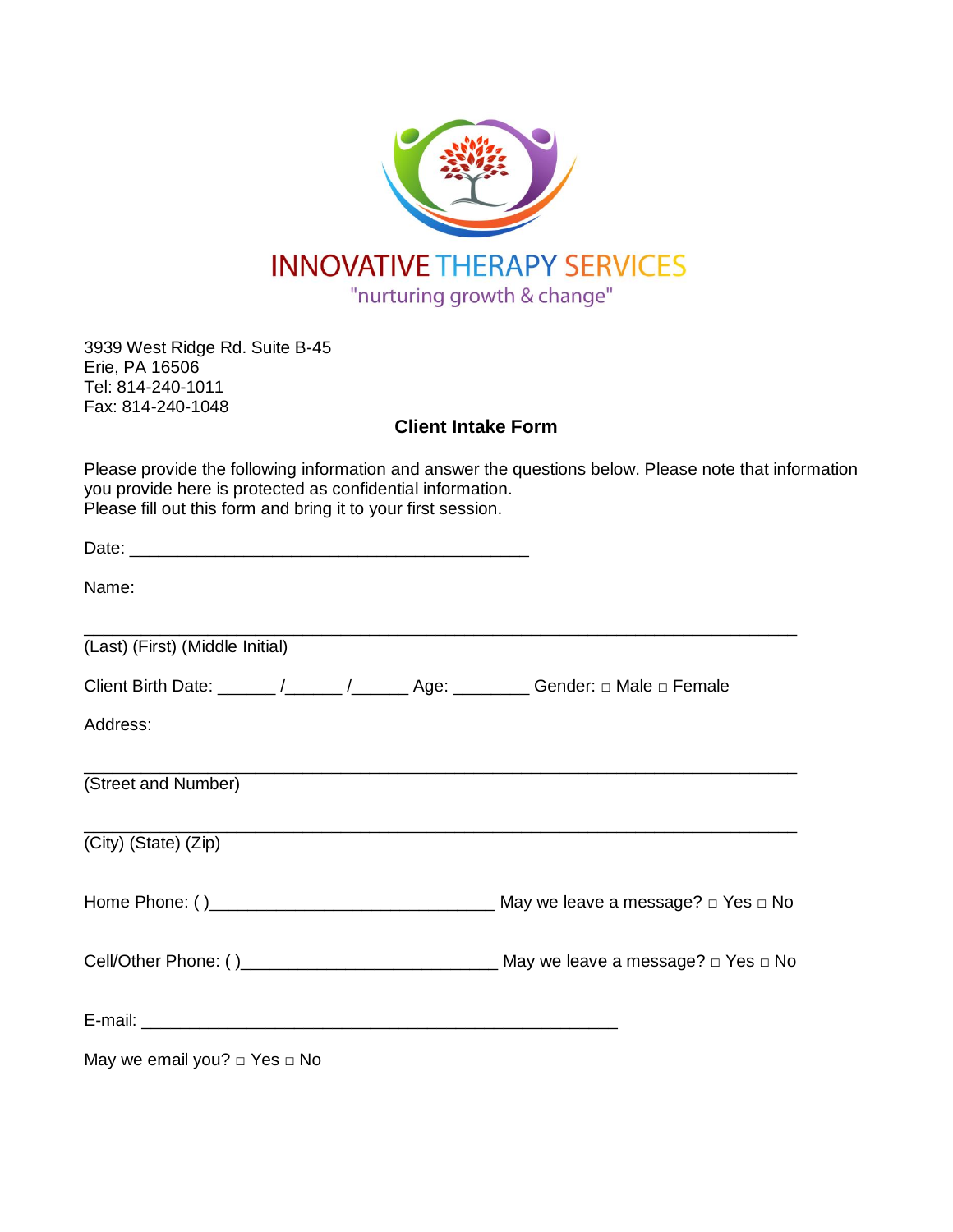\*Please note: Email correspondence is not considered to be a confidential medium of communication and will be utilized in rare cases only\*\*

**Marital Status:** 

□ Student □ Never Married □ Domestic Partnership □ Married □ Separated □ Divorced □ Widowed

Children- If Applicable (first name & ages)

Referred by (if any):

Have you previously received any type of mental health services (psychotherapy, psychiatric services, etc.)?

 $\Box$  No

□ Yes, previous therapist/practitioner:

Why did you stop treatment?

Are you currently taking any prescription medication?  $\Box$  Yes  $\sqcap$  No

Please list:

Have you ever been prescribed psychiatric medication?  $\Box$  Yes  $\Box$  No

Please list and provide dates: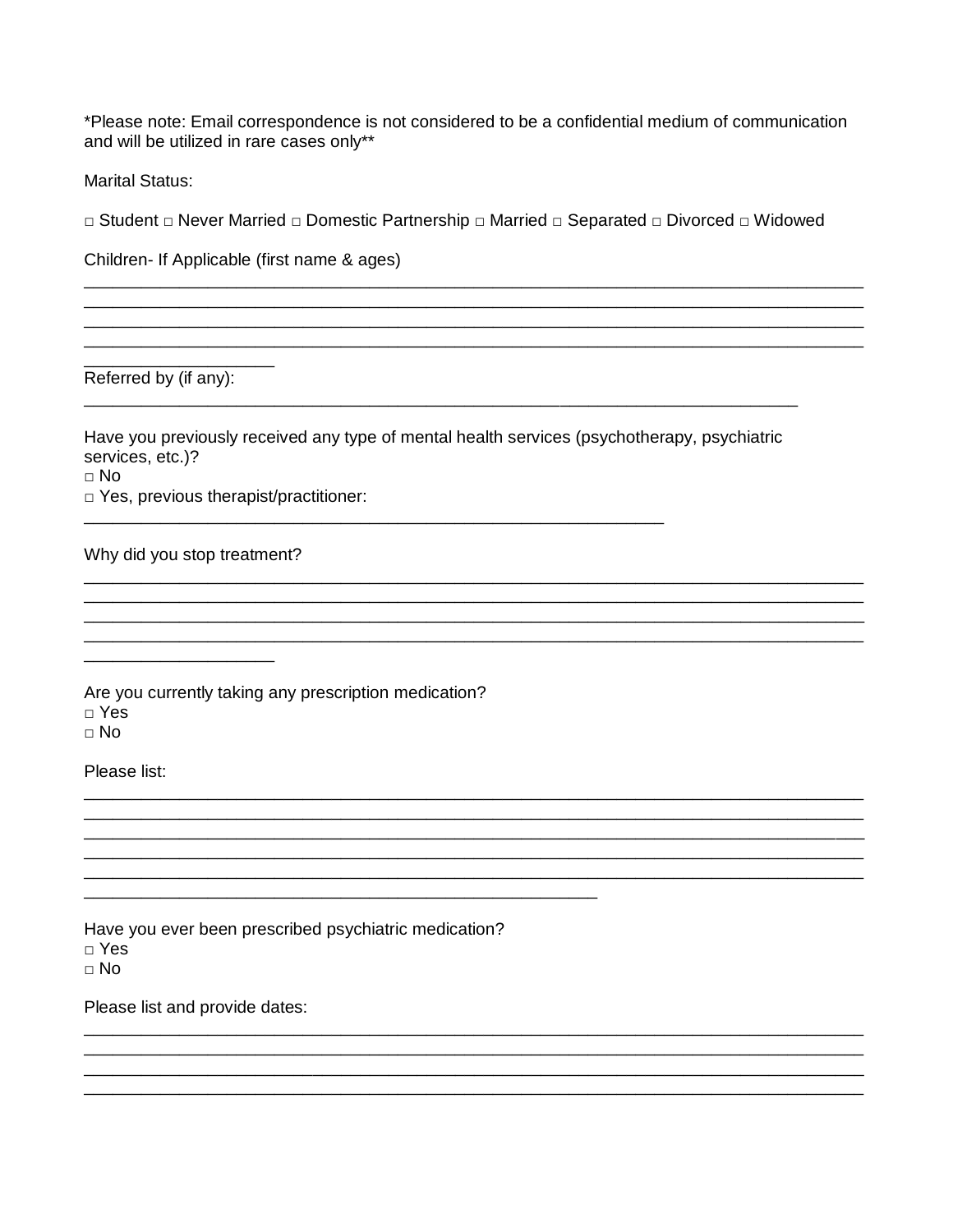### **FAMILY MENTAL HEALTH HISTORY:**

\_\_\_\_\_\_\_\_\_\_\_\_\_\_\_\_\_\_\_\_\_\_\_\_\_\_\_\_\_\_\_\_\_\_\_\_\_\_\_\_\_\_\_\_\_\_\_\_\_\_\_\_\_\_

In the section below, identify if there is a family history of any of the following. If yes, please indicate the family member's relationship to you in the space provided (father, grandmother, uncle, etc.). *Please Circle and List Family Member* 

\_\_\_\_\_\_\_\_\_\_\_\_\_\_\_\_\_\_\_\_\_\_\_\_\_\_\_\_\_\_\_\_\_\_\_\_\_\_\_\_\_\_\_\_\_\_\_\_\_\_\_\_\_\_\_\_\_\_\_\_\_\_\_\_\_\_\_\_\_\_\_\_\_\_\_\_\_\_\_\_\_\_

| GENERAL HEALTH AND MENTAL HEALTH INFORMATION<br>1. How would you rate your current physical health? (please circle)<br>Poor Unsatisfactory Satisfactory Good Very good<br>Please list any specific health problems you are currently experiencing: |
|----------------------------------------------------------------------------------------------------------------------------------------------------------------------------------------------------------------------------------------------------|
| <u> 1989 - Johann Stoff, deutscher Stoff, der Stoff, der Stoff, der Stoff, der Stoff, der Stoff, der Stoff, der S</u>                                                                                                                              |
| <u> 1980 - Johann Stoff, amerikansk politik (d. 1980)</u>                                                                                                                                                                                          |
| 2. How would you rate your current sleeping habits? (please circle)                                                                                                                                                                                |
| Poor Unsatisfactory Satisfactory Good Very good                                                                                                                                                                                                    |
| Please list any specific sleep problems you are currently experiencing:                                                                                                                                                                            |
|                                                                                                                                                                                                                                                    |
|                                                                                                                                                                                                                                                    |

\_\_\_\_\_\_\_\_\_\_\_\_\_\_\_\_\_\_\_\_\_\_\_\_\_\_\_\_\_\_\_\_\_\_\_\_\_\_\_\_\_\_\_\_\_\_\_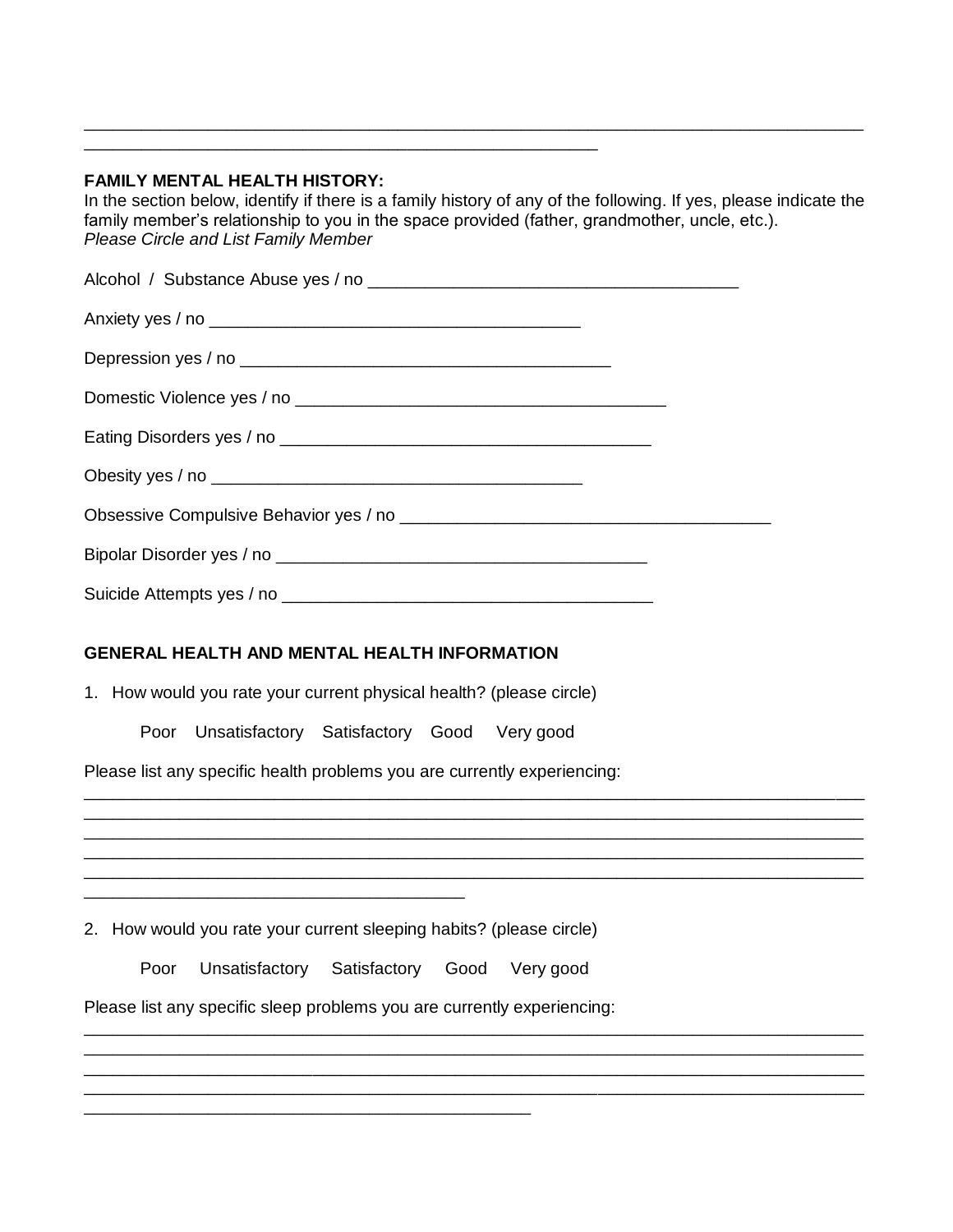3. Please list any difficulties you experience with your appetite or eating patterns:

4. Are you currently experiencing overwhelming sadness, grief, or depression?  $\Box$  No  $\Box$  Yes If yes, for approximately how long? 5. Are you currently experiencing anxiety, panic attacks, or have any phobias?  $\Box$  No  $\Box$  Yes If yes, when did you begin experiencing this? 6. Are you currently experiencing any chronic pain?  $\Box$  No  $\Box$  Yes If yes, please describe: <u> 1989 - Johann Barn, mars and de Branch Barn, mars and de Branch Barn, mars and de Branch Barn, mars and de Br</u> 7. Do you drink alcohol more than once a week?  $\Box$  No  $\Box$  Yes 8. How often do you engage recreational drug use? □ Daily □ Weekly □ Monthly □ Infrequently □ Never **ADDITIONAL INFORMATION:** 1. Are you currently employed?  $\Box$  No  $\Box$  Yes If yes, what is your current employment situation?

Do you enjoy your work? Is there anything stressful about your current work?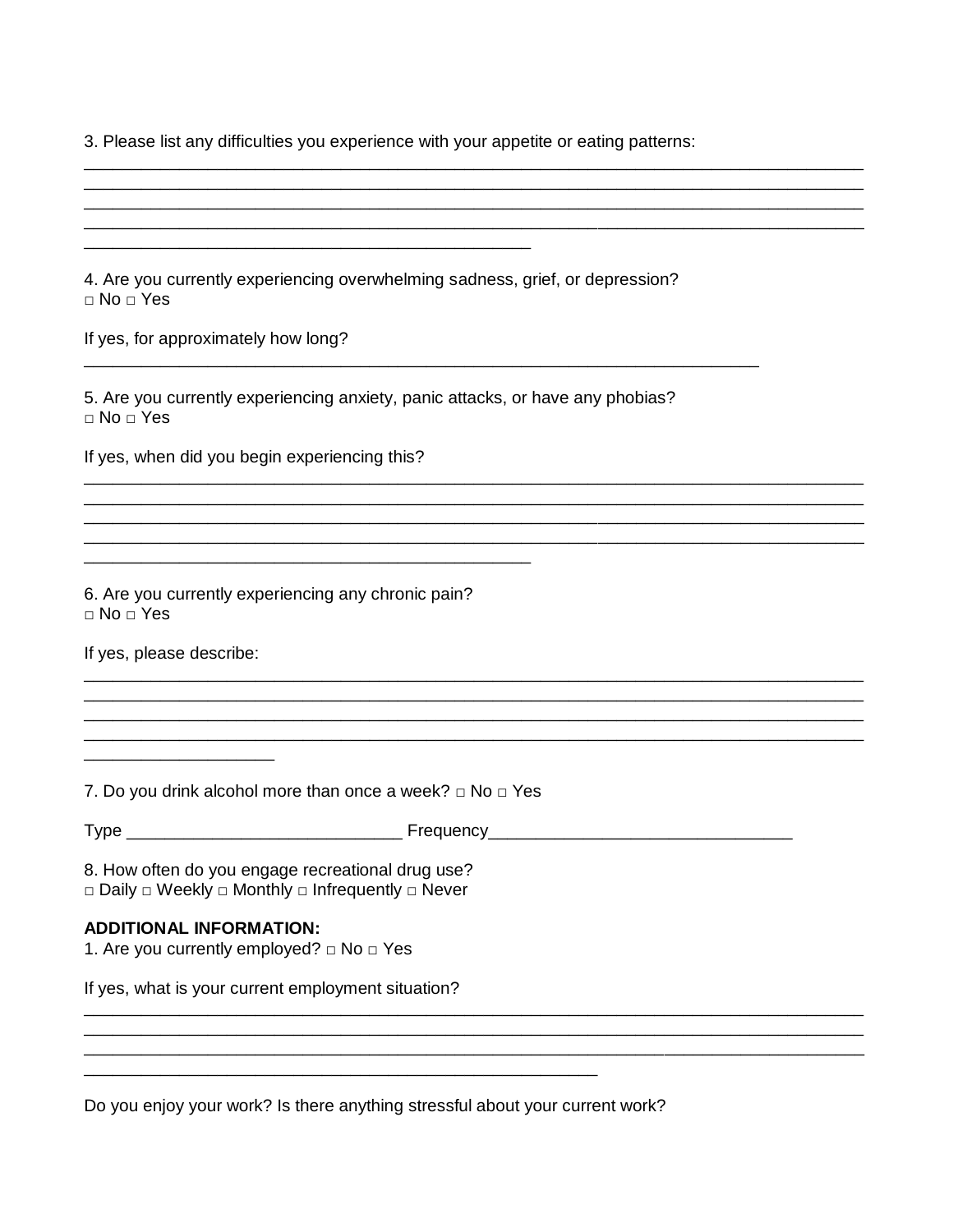2. If you are a student what school do you attend? What grade/year?

Extracurricular activities (if any):

3. Do you consider yourself to be spiritual or religious? □ No □ Yes

If yes, please describe your faith or belief:

4. What do you consider to be some of your strengths?

5. What do you consider to be some of your weaknesses?

6. Why have you sought therapy treatment at this time?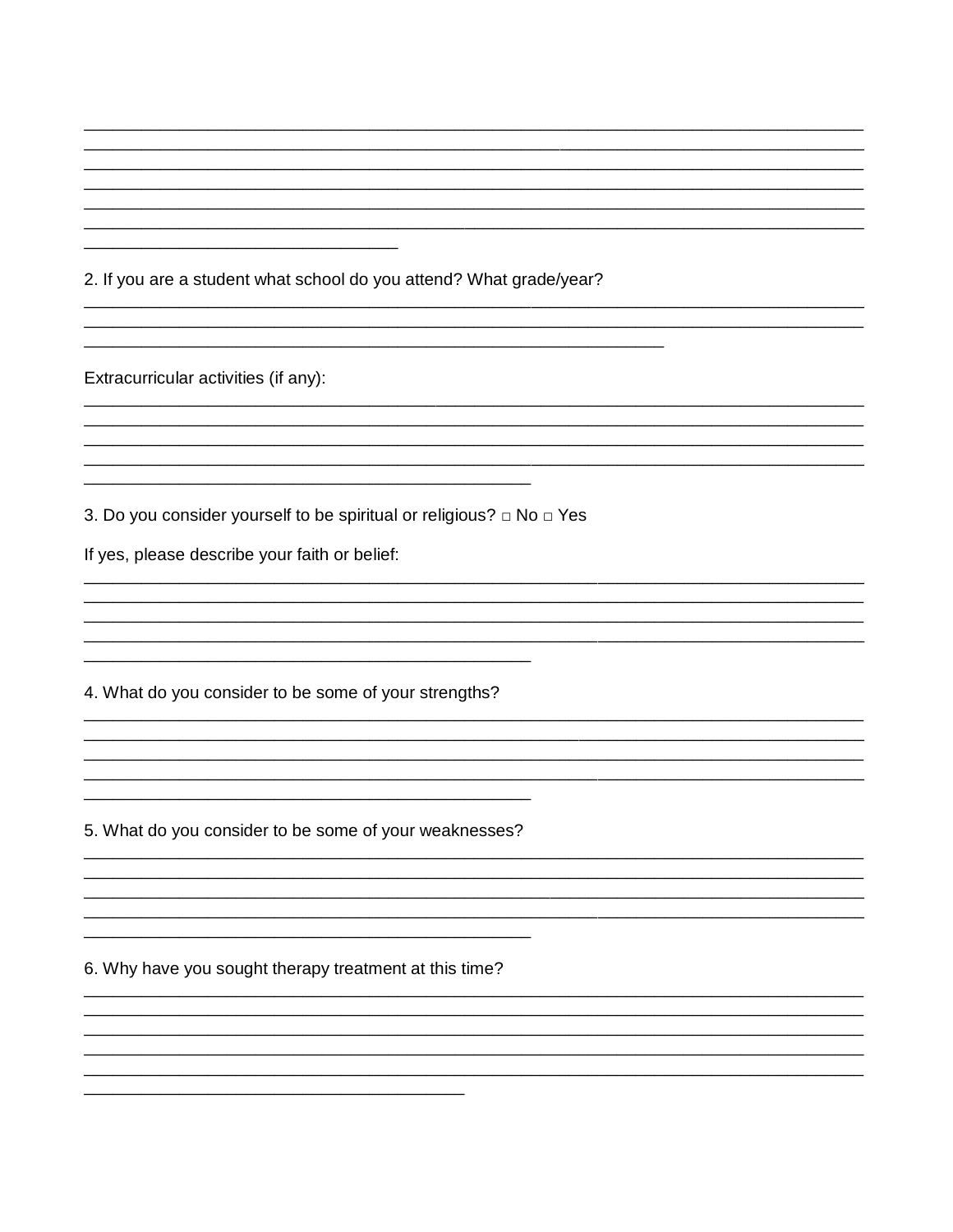7. What would you like to accomplish out of your time in therapy?

8. What else do you feel I should know about you to best help you as your therapist?

<u> 2002 - Jan James James James James James James James James James James James James James James James James</u>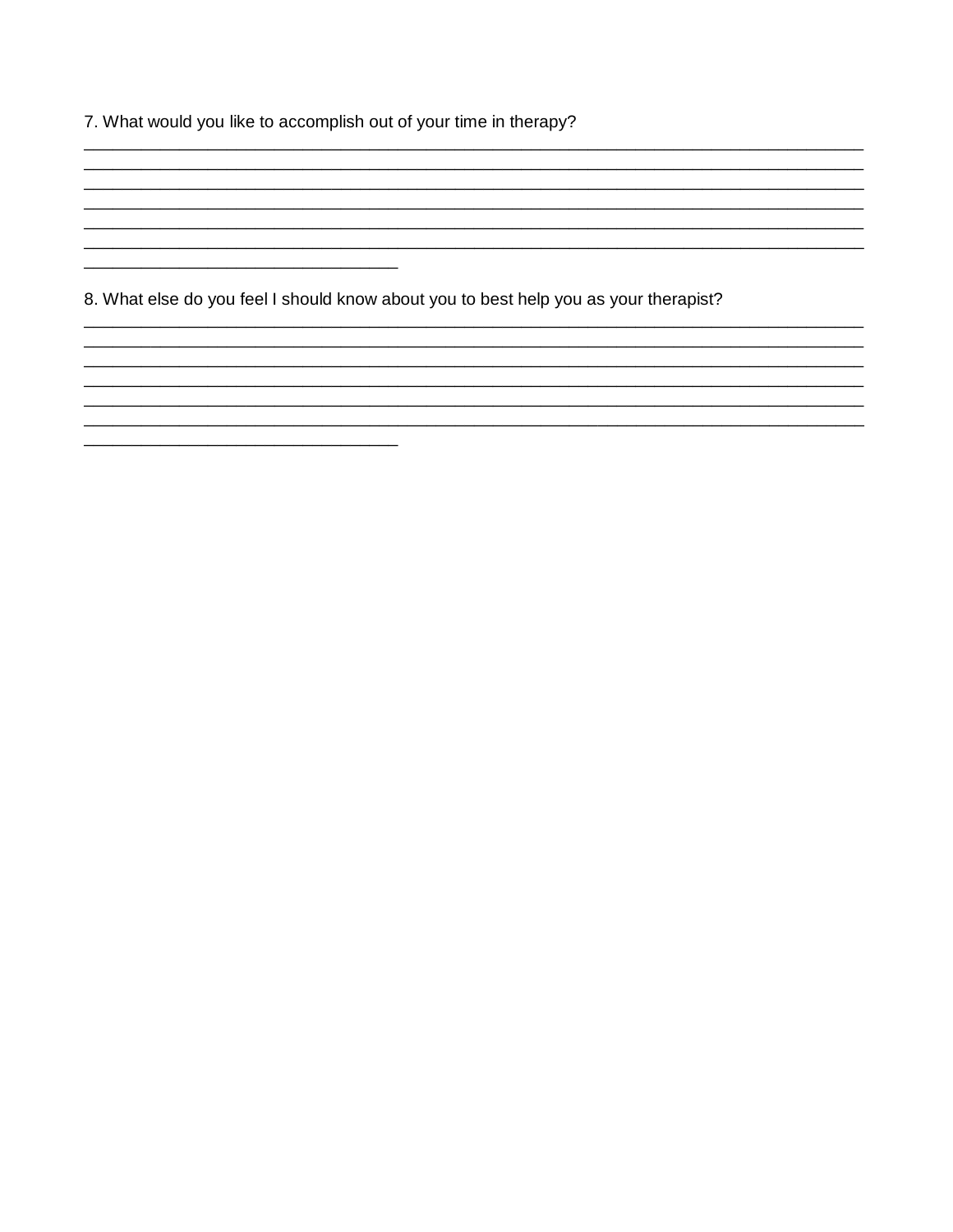## **Primary Care Physician Authorization Form**

This form when completed and signed by you, authorizes me to release protected information from your clinical record to the person you designate for the purposes of continuity of care.

I, \_\_\_\_\_\_\_\_\_\_\_\_\_\_\_\_\_\_\_\_\_\_\_\_\_\_\_\_\_ authorize Innovative Therapy Services, to release (Please Print Name)

**Please check one:** 

#### **\_\_\_\_\_\_\_\_\_\_ to release any applicable information to my PCP \_\_\_\_\_\_\_\_\_\_ to release medical information only to my PCP \_\_\_\_\_\_\_\_\_\_ NOT to release information to my PCP**

This information should only be released to (name and address of person to whom the information is to be released) \_\_\_\_\_\_\_\_\_\_\_\_\_\_\_\_\_\_\_\_\_\_\_\_\_\_\_\_\_\_\_\_\_\_\_\_\_\_\_\_\_\_\_\_\_\_\_\_\_\_\_\_\_\_\_\_\_\_\_\_\_\_\_\_\_\_\_\_\_\_\_\_\_\_\_\_\_\_\_\_\_\_

\_\_\_\_\_\_\_\_\_\_\_\_\_\_\_\_\_\_\_\_\_\_\_\_\_\_\_\_\_\_\_\_\_\_\_\_\_\_\_\_\_\_\_\_\_\_\_\_\_\_\_\_\_\_\_\_\_\_\_\_\_\_\_\_\_\_\_\_\_\_\_\_\_\_\_\_\_\_\_\_\_\_

This authorization shall remain in effect until (fill in expiration date) or until (fill in an event that relates to the individual or the purpose of the use or disclosure). \_\_\_\_\_\_\_\_\_\_\_\_\_\_\_\_\_\_\_\_\_\_\_\_\_\_\_\_\_\_\_\_\_\_\_\_\_\_\_\_\_\_\_\_\_\_\_\_\_\_\_\_\_\_\_\_\_\_\_\_\_\_\_\_\_\_\_\_\_\_\_\_\_\_\_\_\_\_\_\_\_\_

You have the right to revoke this authorization, in writing, at any time by sending such written notification to the ITS office address. However, your revocation will not be effective to the extent that ITS has taken action in reliance on the authorization or if this authorization was obtained as a condition of obtaining insurance coverage and the insurer has a legal right to contest a claim.

I understand that my psychologist generally may not condition psychological services upon my signing an authorization unless the psychological services are provided to me for the purpose of creating health information for a third party.

I understand that information used or disclosed pursuant to the authorization may be subject to redisclosure by the recipient of your information and no longer protected by the HIPAA Privacy Rule.

Signature of Client/Date

Authorized Signature/ Relationship to Client

\*\*If the authorization is signed by a personal representative of the client, a description of such a representative's authority to act for the client must be provided.\*\*

A copy or Fax of this document is considered as valid as the original.\_\_\_\_\_\_\_\_

\_\_\_\_\_\_\_\_\_\_\_\_\_\_\_\_\_\_\_\_\_\_\_\_\_\_\_\_\_\_\_\_\_\_\_\_\_\_\_\_\_\_\_\_\_\_\_\_\_\_\_\_\_\_\_\_\_\_\_\_\_\_\_

\_\_\_\_\_\_\_\_\_\_\_\_\_\_\_\_\_\_\_\_\_\_\_\_\_\_\_\_\_\_\_\_\_\_\_\_\_\_\_\_\_\_\_\_\_\_\_\_\_\_\_\_\_\_\_\_\_\_\_\_\_\_\_

A copy of this ROI was accepted\_\_\_\_\_\_\_\_\_\_\_ or declined\_\_\_\_\_\_\_\_\_ by client.